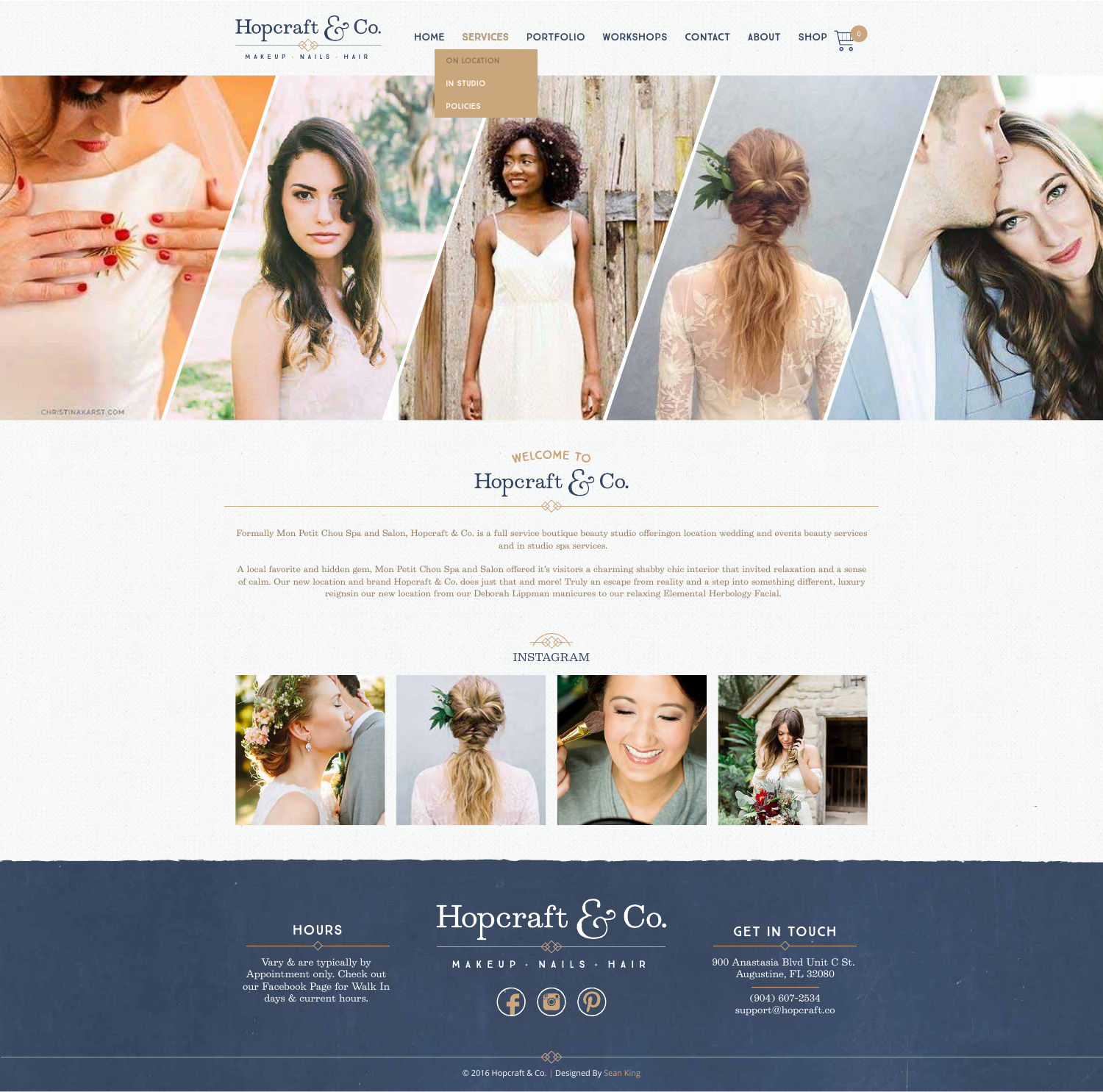

Hoperaft & Co.

#### MAKEUP · NAILS · HAIR





# WELCOME TO<br>Hopcraft & Co.

Formally Mon Petit Chou Spa and Salon, Hopcraft & Co. is a full service boutique beauty studio offeringon location wedding and events beauty services and in studio spa services.

A local favorite and hidden gem, Mon Petit Chou Spa and Salon offered it's visitors a charming shabby chic interior that invited relaxation and a sense of calm. Our new location and brand Hopcraft & Co. does just that and more! Truly an escape from reality and a step into something different, luxury reignsin our new location from our Deborah Lippman manicures to our relaxing Elemental Herbology Facial.





# Hoperaft & Co.

#### MAKEUP NAILS · HAIR



#### **HOURS**

© 2016 Hopcraft & Co. | Designed By Sean King

Vary & are typically by Appointment only. Check out our Facebook Page for Walk In days & current hours.

#### Get In Touch

900 Anastasia Blvd Unit C St. Augustine, FL 32080

> (904) 607-2534 support@hopcraft.co